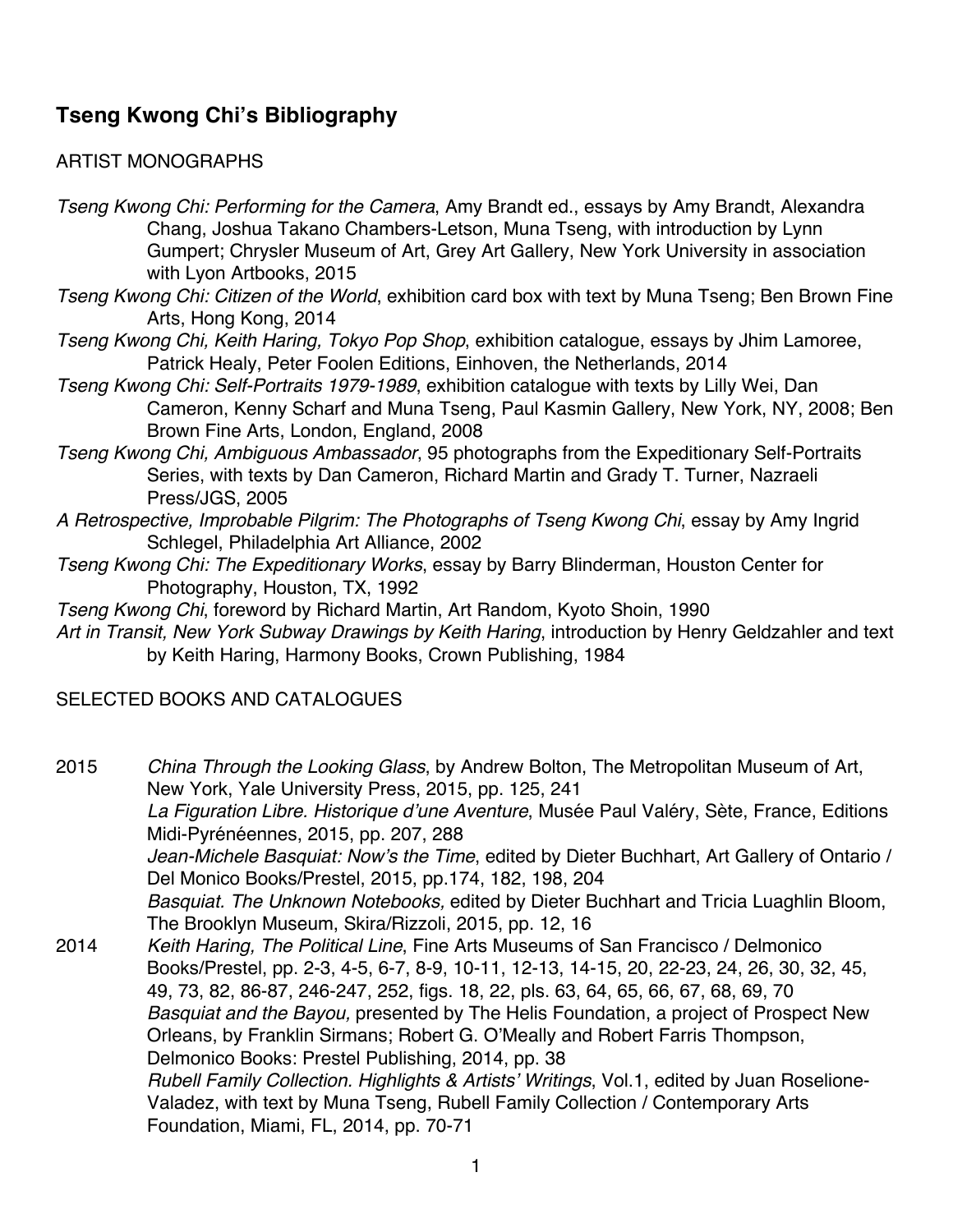*The Photography Book,* edited by: Tim Cooke and Caroline Kinneberg, Phaidon Press Limited, 2014, pp.514

*175 Masterworks to Celebrate 175 Years of Photography,* Sotheby's, New York, 2014, pp.346-347

- 2013 *Keith Haring, The Political Line*, Musée d'Art moderne de la Ville de Paris/Paris-Musées 2012, pp. 48, 49, 98-99, 196-197, 297, 298
- 2012 *Hong Kong Eye, Contemporary Hong Kong Art*, Skira/Rizzoli 2012, pp. 368-371
- 2011 *Art in the Streets*, MOCA Los Angeles, CA, Skira/Rizzoli 2011, pp. 58, 100-103, 290, 313 *Keith Haring: 1978-1982*, Contemporary Arts Center, Cincinnati, OH /Kunsthalle Wien, pp. 210-219

*New York: A Photographer's City*, edited by Marla Hamburg Kennedy, Rizzoli 2011, pp. 10 *The Global Africa Project*, curated by Lowery Stokes Sim and Leslie King-Hammond, Museum of Arts and Design, New York, NY, Prestel 2011, pp. 46

2010 *Dreamlands*, Centre Pompidou, 2010, Paris, France, pp.156-157 *Hide/Seek: Differences and Desire in American Portraiture*, by Jonathan D. Katz, David C. Ward, Smithsonian Institution, National Portrait Gallery, 2010, Washington, D.C., Brooklyn Museum, New York, NY, 2011, pp. 234-235, 246-247

*Trespass: A History of Uncommissioned Urban Art*, edited by Ethel Seno, Carlo McCormick, Marc & Sara Schiller, Wooster Collective, Taschen 2010, pp. 8

2009 *Basquiat*, by Glenn O'Brien, Dieter Buchhart, Robert Storr, Fondation Beyeler, 2009, Basel, Switzerland, pp.80, 84, 153, 174, 176

*Jean-Michel Basquiat*, by Enrico Navarra, Jean-Louis Prat, Johnny Depp, Achille Bonito Olica, Richard Marchall, Bruno Bischofberger, Galerie Enrico Navarra, 2009, Paris, France, pp. 6, 9, 17, 18, 23, 62

*Kenny Scharf*, by Richard Marshall, Ann Magnuson, Paul Kasmin Gallery/Rizzoli, 2009, pp. 6, 8-14, 18-20

*Pop Life: Art in a Material World*, edited by Jack Bankowsky, Alison M. Gingeras, Catherine Wood, Tate Publishing, 2009, pp. 28, 64, 66-67, 125

2008 *Keith Haring*, by Jeffrey Deitch, Julia Gruen, Suzanne Geiss, Kenny Scharf, George Condo, (181 plates by Tseng) Rizzoli, 2008 *Self and Other: Portraits from Asia and Europe*, edited by Kenji Yoshida and Brian

Durrans, Asahi Shimbun, Osaka, Japan, 2008, pp. 246 *The American Tornado: Art in Power 1949-2008*, by Germano Celant, Skira, Italy 2008 *The Keith Haring Retrospective,* Skira, Italy, 2008

2007 *Studio in the Street, Street in the Studio*, Brattleboro Museum & Art Center, Vermont, 2007 *Keith Haring: Works from the Navarra Collection*, Enrico Navarra Editions, France, 2007 2006 *Keith Haring: Journey of the Radiant Baby*, Bunker Hill Publishing, Piermont, 2006, pp. 8,

13, 17, 36, 44 *The Jean-Michel Basquiat Show*, by Gianni Mercurio, Glenn O'Brien, Annette Lagler,

Demetrio Paparoni, Fondazione La Triennale di Milano, Skira, Italy, 2006, pp. 33, 34, 37, 38

*The Andy Warhol Show,* Skira, Italy, 2006. pp. 174, 222-223, 288 *The Downtown Book: The New York Art Scene*, 1974-1984, Taylor, Marvin J., Ed., Princeton University Press, Princeton; Oxford, 2006, pp. 21-22, 35, 84, 188, and cover 2005 *Architourism*, ed. by Joan Ockman and Salomon Frausto, Columbia Buell Center/Prestel, 2005, pp. 82-85

> *Bits & Pieces Put Together to Present a Semblance of a Whole*, Walker Art Center Collections, Walker Art Center, Minneapolis, 2005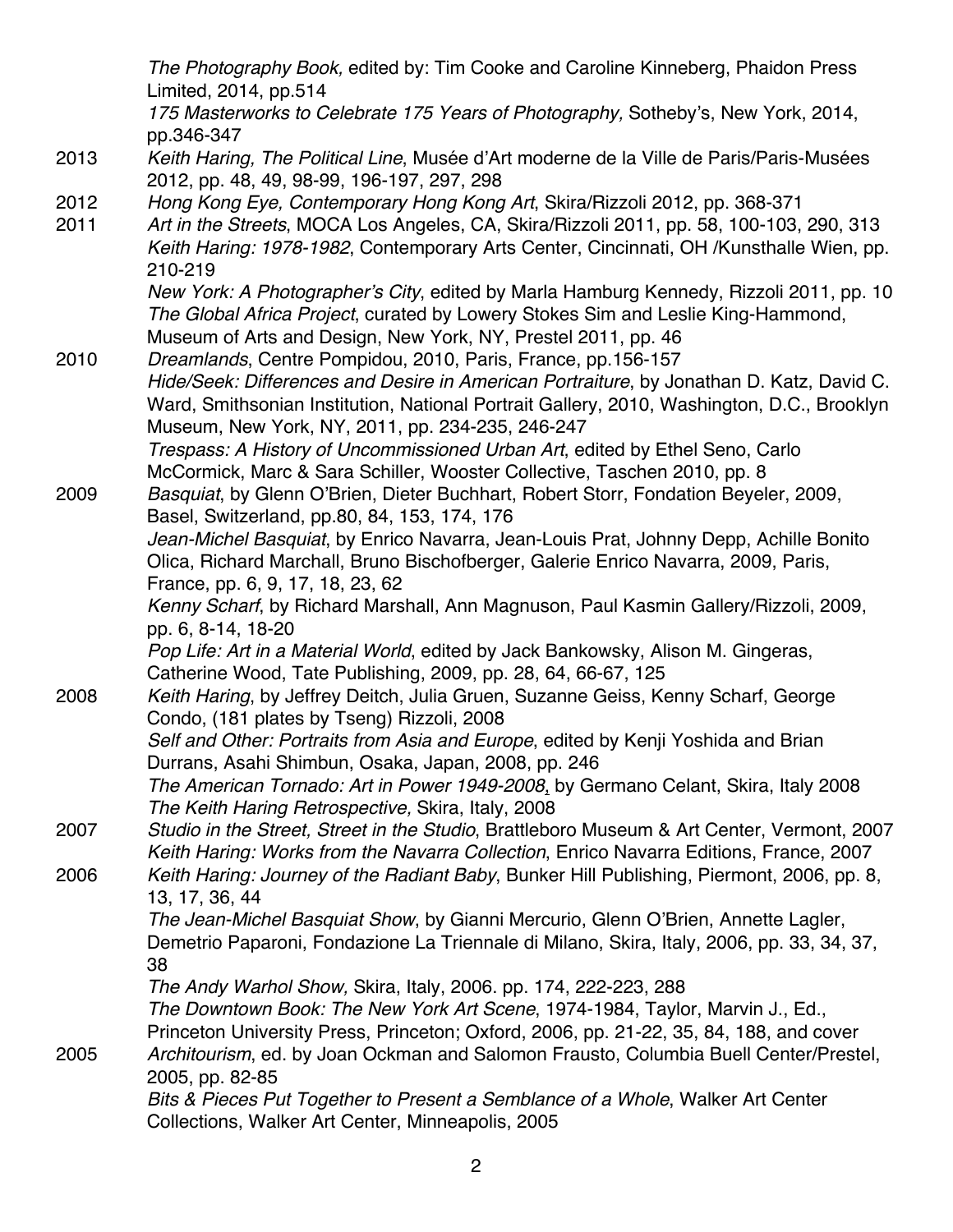*The Keith Haring Show*, edited by Gianni Mercurio, Demetrio Paparoni, Fondazione La Triennale di Milano, Skira, Italy, 2005, pp. 16, 18, 21, 22, 33, 61, 73, 80, 92-93, 96, 114, 132

*L'art à la Plage,* Edition Enrico Navarro, Paris, France, 2005, pp. 97-112, 145-160 2004 *20 Years of Style: The World According to Paper*, Hastreiter, Kim and Hershkovits, David,

2004 *Shanghai Biennale: Techniques of the Visible*, exhibition catalogue, 2004, pp. 76-79 *Works from the Refco Collection of Contemporary Photography*, Refco Group Ltd., 2004, pp. 154-155

*The Rubell Family Collection, 40 Years*, essay by Mark Coetzee, 2004, pp. 30, 32-33 2003 *Only Skin Deep: Changing Visions of the American Self*, Fusco, Coco and Wallis, Brian,

- exhibition catalogue, International Center of Photography, New York, Abrams, 2003, pp. 38, 58, and back cover
- 2002 *Portrait of the Art World: A Century of ARTnews Photographs*, exhibition catalogue, National Portrait Gallery, Smithsonian Institution, Washington, DC, 2002, image 82 *Original Sources, Art and Archives at the Center for Contemporary Photography*, CCP, University of Arizona, Tucson, AZ, 2002, pp. 212-213 and title page
- 1999 *On the Beaten Track*, Lippard, Lucy, The New Press, New York, 1999, pp. 35-36
- 1995 *An American Century of Photography, The Hallmark Collection*, text by Keith Davis, Hallmark Cards, Inc., in association with Harry N. Abrams, Inc., 1995, pp. 314-45, 353
- 1994 *Against Nostalgia: The Photo Images of Tseng Kwong Chi*, Lowe, Donald M. 1994 *Positions: East Asia Cultures Critique*, Duke University Press, 1994 Rubin, David S., *The American Flag in Contemporary Art*, Cleveland Center for Contemporary Art, Cleveland, OH, 1994 *Asia/America: Identities in Contemporary Asian American Art*, text by Margo Machida, The

Asia Society, The New Press, New York, 1994, pp. 63

- 1991 *Site Seeing: Travel and Tourism in Contemporary Art*, essay by Karen M. Higa, Whitney Museum of American Art, New York, 1991
- 1987 *One Eye or Two*, introduction by Robert Lee and essay by Barry Schwabsky, Asian Arts Institute, New York, 1987

*Portrayals*, introduction by Charles Stainback, and essay by Carol Squiers, International Center of Photography, ICP Midtown, New York, 1987

*This is not a Photograph: Twenty Years of Large Scale Photography*, John & Mable Ringling Museum of Art, Sarasota, Florida, 1987

*The Avant Garde in New York*, foreword by Serichi Tanka, Tanaka Studio, Inc., Tokyo, 1987

1986 *Images '86*, Galerie Beau Lezard, Editions Rivages, Paris, 1986 *Television's Impact on Contemporary Art*, text by Marc H. Miller, The Queens County Art and Cultural Center, Flushing, New York, 1986 *Art After Midnight*, text by Steven Hagar, St. Martin's Press, New York, 1986 *Keith Haring vu par Tseng Kwong Chi,* forward by Jean Louis Froment, CAPC d'Art Contemporain de Bordeaux, France, 1986 *Correspondences: New York Art Now*, text by Nicholas Moufarrege, Tsurumoto Room Co.

Ltd., Tokyo, 1986 1984 *5/5 Figuration Libre France/USA*, text by Otto Hahn, Herve Perdriolle, and Jeffrey Deitch, Musée d'Art Moderne de la Ville de Paris, Paris

SELECTED BIBLIOGRAPHY (previews, reviews and feature articles)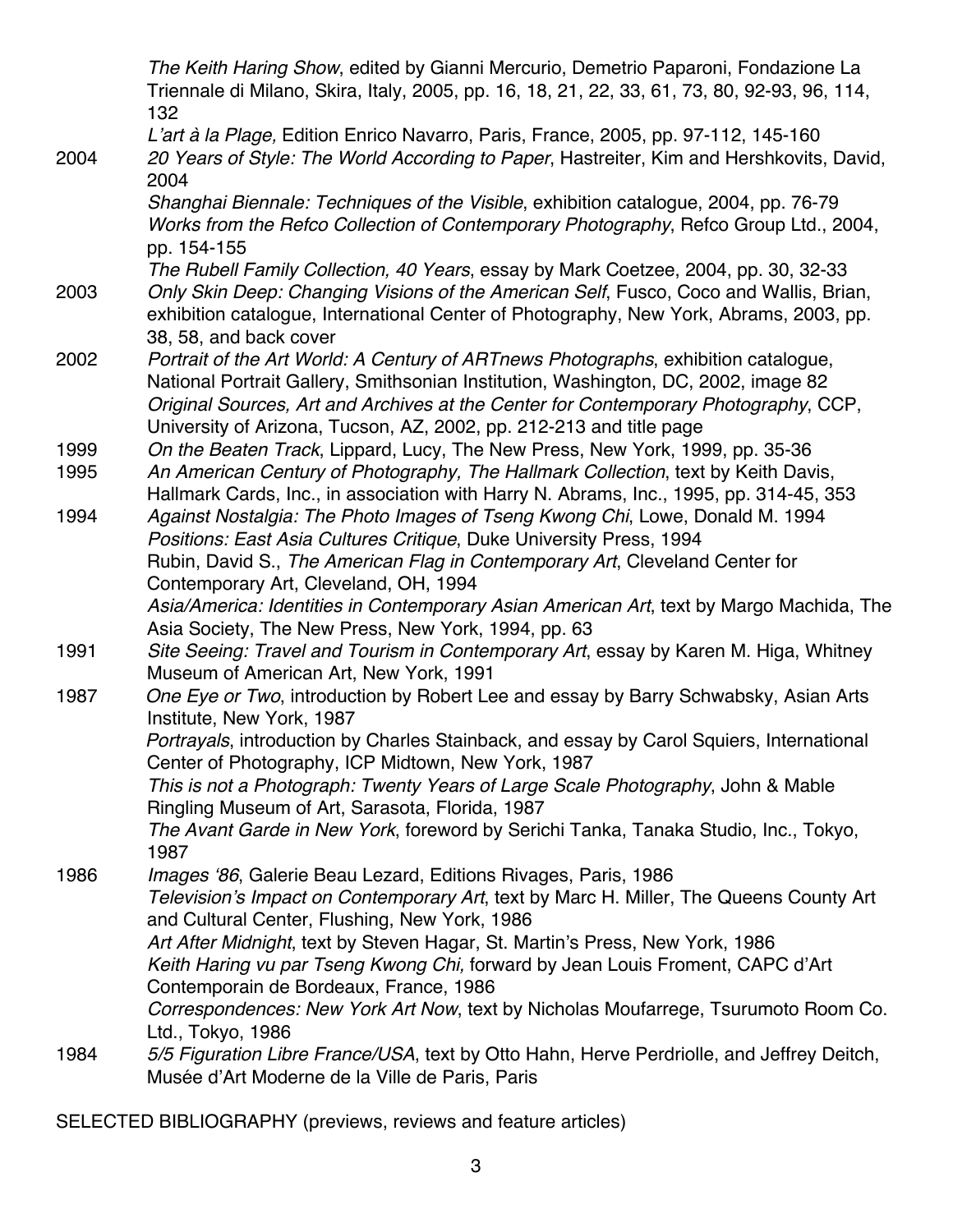2015 Goodman, Jonathan, "Visionaries and Visions: Retrospectives of Tseng Kwong Chi and Ching Ho Cheng," *Art Critical*, July 12, 2015 Paraginog, Maia, "He Was Playing With People's Perception Of Who He Was, While Proclaiming Who He Was," *Visual Aids*, June 28, 2015 Bass, Holly, "'Basquiat and the Bayou' and 'Jean-Michel Basquiat: Now's the Time'," *The New York Times*, June 25, 2015 Knoblauch, Loring, "Tseng Kwong Chi: Performing for the Camera @Grey Art Gallery NYU," *Collector Daily*, June 23, 2015 Dudek, Ingrid, "Performing for the Camera: Tseng Kwong Chi," *ArtAsiaPacific Magazine*, June 11, 2015 "New York: Tseng Kwong Chi at Grey Art Gallery," *L'Oeil de la Photographie*, June 5, 2015 Hernandez, Jasmin, "Tseng Kwong Chi: Performing for the Camera," *White Hot Magazine*, June 1, 2015 Dykstra, Jean, "Tseng Kwong Chi: Performing for the Camera," *Photograph*, May 14, 2015 Wong, Ryan, "How a Queer Asian Artist Infiltrated the New York Scene through Dress-Up and Self-Portraiture," *Hyperallergic*, May 5, 2015 "Exhibition presents provocative photographs by one of downtown New York's most intriguing artists," *Artdaily*, April 28, 2015 Johnson, Ken, "Review: Tseng Kwong Chi's Darkly Comic Images at Grey Art Gallery," *The New York Times*, April 23, 2015 Rosenberg, Karen, "Revisiting the Subversive Political Selfies of Tseng Kwong Chi, the Reagan Era's Stephen Colbert," *Artspace*, April 21, 2015 "Tseng Kwong Chi: Performing for the Camera at NYU's Grey Art Gallery," *Artnet Online*, April 20, 2015 Halle, Howard, "Preview Tseng Kwong Chi's First Ever Retrospective," *Time Out*, April 10, 2015 Cassel Oliver, Valerie, "On Tseng Kwong Chi," *Art in America*, February 6, 2015 Wong, Queenie, "Tseng Kwong Chi," *Harper's Bazaar Spring Art Issue, Hong Kong* 2014 Kozyreva Sanchez, Cristina, "Tseng Kwong Chi," *Artforum*, November, 2014 "Tseng Kwong Chi: Citizen of the World," *Wall Street International*, November, 2014 Cheung, Ysabelle, "Citizen of the World," *Time Out*, November, 2014 "Tseng Kwong Chi at Ben Brown Art Gallery," *Bluebalu*, December 19, 2014 "The Andy and Edie Show," *Art in America (Backstory)*, October 2014 Liu, Warren, "The New Art Season: Tseng Kwong Chi: Performing For the Camera," *The New York Times,* September 7, 2014 "How Not to See (Or, How Not to *Not* See) the Photographs of Tseng Kwong Chi," *Amerasia Journal*, Vol. 40, No. 2, 2014, pp.25-45. 2008 "Tseng Kwong Chi at Paul Kasmin Gallery," *Art in America*, June/July 2008 "Tseng Kwong Chi," *ArtUS*, Summer 2008 "Tseng Kwong Chi," *The New Yorker*, May 5, 2008 "Tseng Kwong Chi," *Interview*, April 2008 "Tseng Kwong Chi Opening at Paul Kasmin in NYC Tonight!" *Paper*, April 2008 "The Resurrection of Tseng Kwong Chi," *Paper*, March 2008 2007 Gerard, George, "Tseng Kwong Chi: Ambiguous Ambassador," *Artscope*, September/October 2007 McQuaid, Kate, "Inscrutable Chi," *The Boston Globe,* September 13, 2007 "Tseng Kwong Chi," *Mao Mag*, February 2007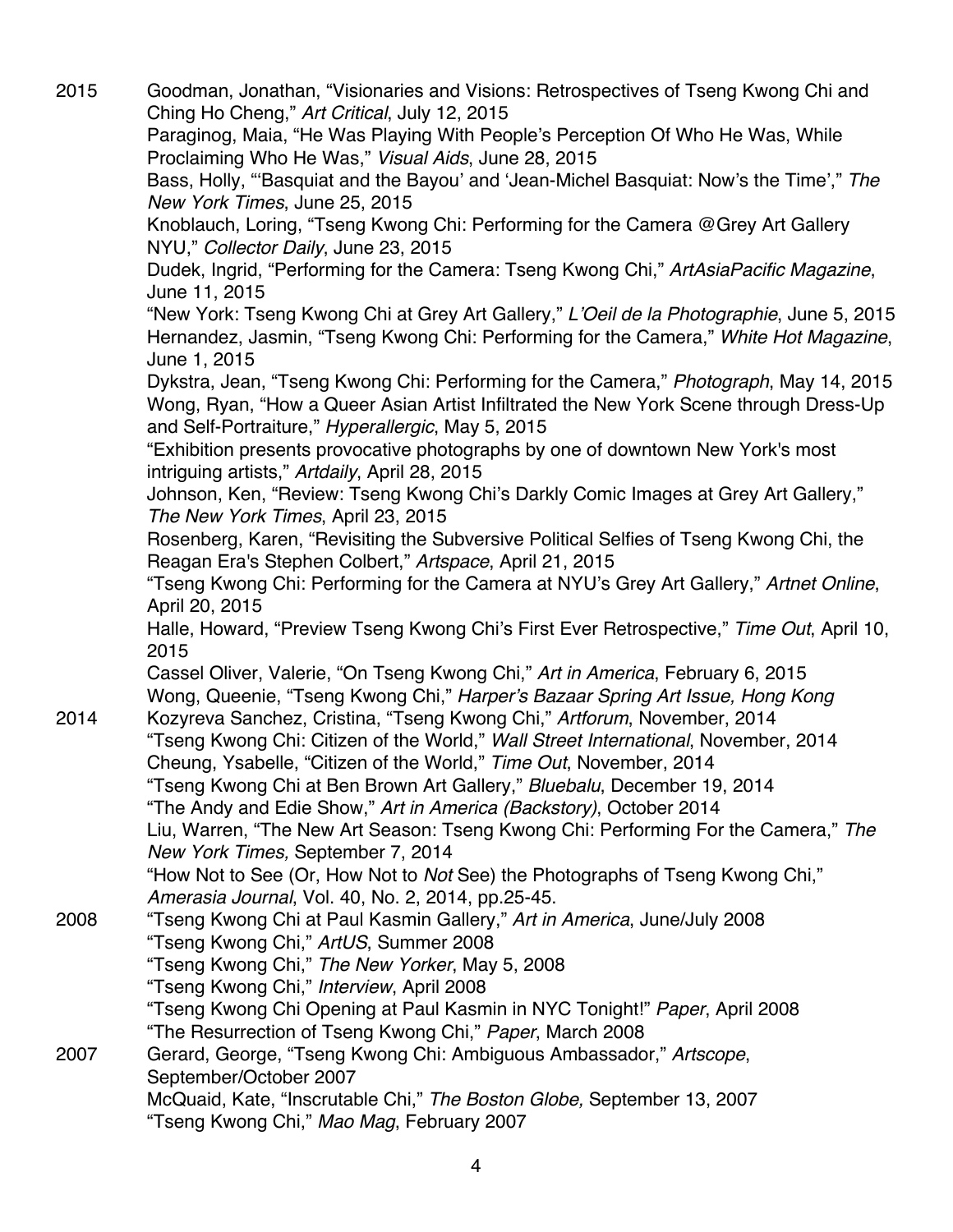2006 Jones, Kristin M., "The Downtown Show," *Frieze*, May 2006 2005 "United States: our Selection A-Z," *The Art Newspaper*, February 2005 2004 Laster, Paul, "Suitable Attire Required," *Art AsiaPacific*, cover and article, Fall 2004 Glover, Felicity, "The Accidental Ambassador," *Post Magazine*, Hong Kong, September 12, 2004 Grumberg, Ariel, "Le Guide du Rout'Art," *BeauxArts*, July 2004 Tong, Allan, "Floods and Imposters," *ricepaperonline.com*, Spring 2004 Kee, Joan, "Asiamericasia: Towards a Globalized Asian American Art History," talk and publication, CAA Conference 2004 Schueller, Malini Johar, "Claiming Postcolonial America: The Hybrid Asian-American Performances Of Tseng Kwong Chi," *Asian North American Identities*, Ed. by Eleanor Ty and Donald C. Goellnicht, 2004 2003 Goodman, Jonathan, "Tseng Kwong Chi at Chambers Fine Art," review, *Yishu: Journal of Contemporary Chinese Art*, December 2003 Yoshimoto, Midori, "Commodification of Buddhism," review, *Art Asia Pacific*, Fall 2003. Balzer, David, "It's Official," *Eye Weekly, www.eye.com*, May 8, 2003 O'Sullivan, Michael, "Examining the Artist as Subject," *The Washington Post Weekend*, February 14, 2003 Johnson, Ken, "Who? Me?" *The New York Times*, January 10, 2003 2002 Boxer, Sarah, "Photography Review," *The New York Times*, November 22, 2002 *Chinese Art News*, November 2002 Lorber, Martin Barnes, "Tseng Kwong Chi: Ambiguous Ambassador," *Asian Art*, October 2002 "Art cue: Tseng Kwong Chi," *New York*, October 21, 2002 Bach, Penny Balkin, "Lessons Learned," *Public Art Review*, Fall/Winter 2002 Row, D.K., "Lost in America," *The Oregonian*, April 26, 2002 Habib, John Philip, "A Life in Chinese Drag," *The Advocate*, April 2, 2002 Shapiro, Howard, "The Ambiguous Ambassador," *The Philadelphia Inquirer*, March 28, 2002 Ranney, Dave, "University Exhibit Meditates on pre-Sept. 11 New York," *Lawrence Journal-World*, March 2002 Johnson, Ken, "Tseng Kwong Chi," *The New York Times*, March 1, 2002 Lewis, Francis, "Ultimate Tourist," *Where*, March 2002 Levin, Kim, "Voice Choices," *Village Voice*, February 2002 2000 Stewart, Laura, "Collection Takes Viewers on Journey," *The News Journal*, October 29, 2000 Small, Irene V., "Spectacle of Invisibility: The Photography of Tseng Kwong Chi and Nikki S. Lee," *Dialogue*, Spring-Summer 2000 Young, Clara, "Slutforart," *Dutch*, January/February 2000 1999 Carr, C., "Just Visiting This Planet," *Village Voice*, March 9, 1999 1998 Goldberg, Vicki, "Photography Review," *The New York Times*, November 27, 1998 Cotter, Holland, "Art Review," *The New York Times*, August 14, 1998 "Around Town," *Time Out New York*, July 1998 "Recommended Art-Chelsea Galleries," *The New York Times*, February 1998 1997 Loke, Margaret, "Photography Review," *The New York Times*, November 7, 1997 Kee, Joan, *Artnet.com*, October 1997 Regan, Margaret, "Eternal Tourist," *Tucson Weekly*, October 23-29, 1997 Pedersen, Victoria, "Gallery Go' Round," *Paper*, October 1997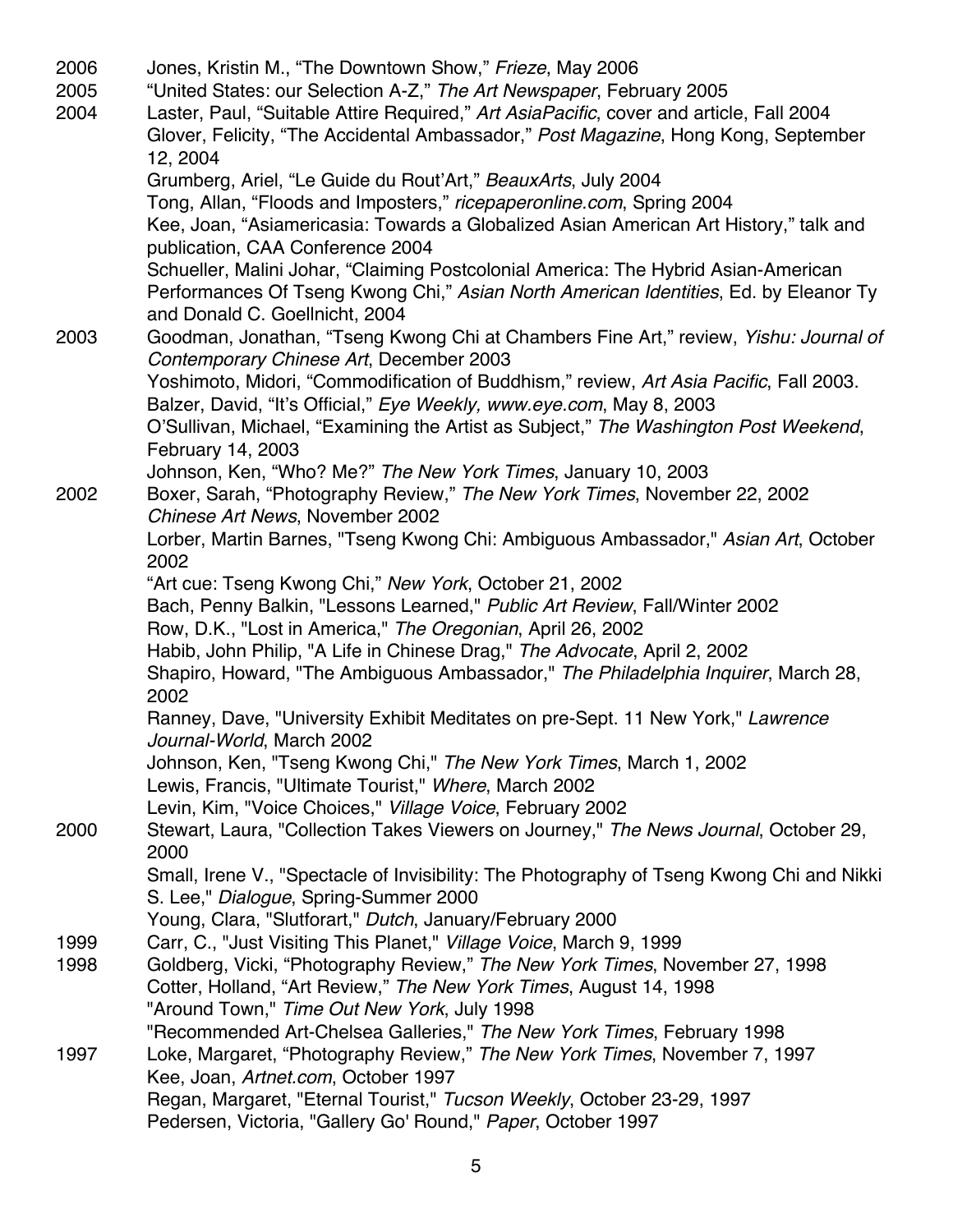Levin, Kim, "Voice Choices," *Village Voice*, September 1997 Cotter, Holland, "Tseng Kwong Chi," *The New York Times*, September 1997 Baker, Kenneth, "This Mao Uniform Traveled Well," *San Francisco Chronicle*, June 10, 1997 Perrott, Jeff, "Tseng Kwong Chi," *artsMEDIA*, April 1997 Turner, Grady T., "The Accidental Ambassador, " *Art in America*, March 1997 *Creative Camera*, February/March, 1997 1996 Isola, Marina, "Tseng Kwong Chi, East Meets West: The Expeditionary Series," *Time Out New York*, November 14-21, 1996 Schjeldahl, Peter, "Everywhere Man," *Village Voice,* November 19, 1996 Loke, Margaret, "Inside Photography," *The New York Times*, October 18, 1996 "Tseng Kwong Chi," *New Yorker*, October 1996 Dewan, Shaila, "Crossed Cultures," *Houston Press*, July 4-10, 1996 Lei, Boniya, *Hsiung Shih Art Monthly* (Taipei, Taiwan), May 1996 1995 Bonetti, David, "Asian Artists Test U.S. Waters," *San Francisco Examiner*, October 20, 1995 Maclay, Catherine, "Immigrants' Art Shows Culture Clash," *San Jose Mercury News*, October 13, 1995 Baker, Kenneth, "Asian Immigrant Arts Revealed," *San Francisco Chronicle*, October 12, 1995 Rose, Joan, "Asian Americans Express Cross-Cultural Artistry," *The Honolulu Advertiser*, August 20, 1995 Van de Walle, Mark, "Site Santa Fe," *Artforum*, 1995 1994 Hollander, Kurt, "Tseng Kwong Chi: The Communist Tourist," cover and feature article, *Poleister* (Mexico), Volume 10, Fall 1994 Blinderman, Barry, "Tseng Kwong Chi," *Photographers International*, June 1994 "Goings on about town: Asia Society," *The New Yorker*, April 11, 1994 Wallach, Amei, "Immigrant Asians' Debut," *New York Newsday*, March 11, 1994 Barry, Rebecca, "Tseng Kwong Chi at the Alternative Museum," *Asian Art News*, January/February 1994 1993 Aletti, Vince, "Voice Choices: Tseng Kwong Chi," *The Village Voice*, November 23, 1993 1992 Wallace, Amy, "California-the Cultural Edge," *The Los Angeles Times*, November 18, 1992 Bonetti, David, review, "*San Francisco Examiner*, August 14, 1992 Chadwick, Susan, "Photos portray life in poor countries," *The Houston Post*, April 1, 1992, p. D-8 Johnson, Patricia, C., "Satellite Photos," *Houston Chronicle*, March 27, 1992, p. 4E Satterwhite, Steve, "Jean Caslin," *Houston Press*, March 19, 1992, p. 10 Review of HCP exhibition, *World Journal of Texas*, March 6, 1992 (Chinese) Cunningham, Carl, "Dancer's tribute unites art forms," *The Houston Post*, March 5, 1992 Caslin, Jean and Shackleford, Bill, "Tseng Kwong Chi: The Expeditionary Works the Houston Center for Photography," *Photo Metro*, March 1992, pp. 28-33 1990 Hess, Elizabeth, *The Village Voice*, October 1, 1990 Bernstein, Stacey, "Spectrum," *ARTnews*, Summer 1990, p. 39 "Artworld," *Art in America*, May, p. 273 1989 "Cities," text and photos by Tseng Kwong Chi, *Inside*, Spring 1989, pp. 5,13, and cover 1988 "Tseng Kwong Chi: Monuments and Natural Wonders," *Aperture*, Spring 1988, p. 16 "The Haringtons", *Details*, October 1988, p. 168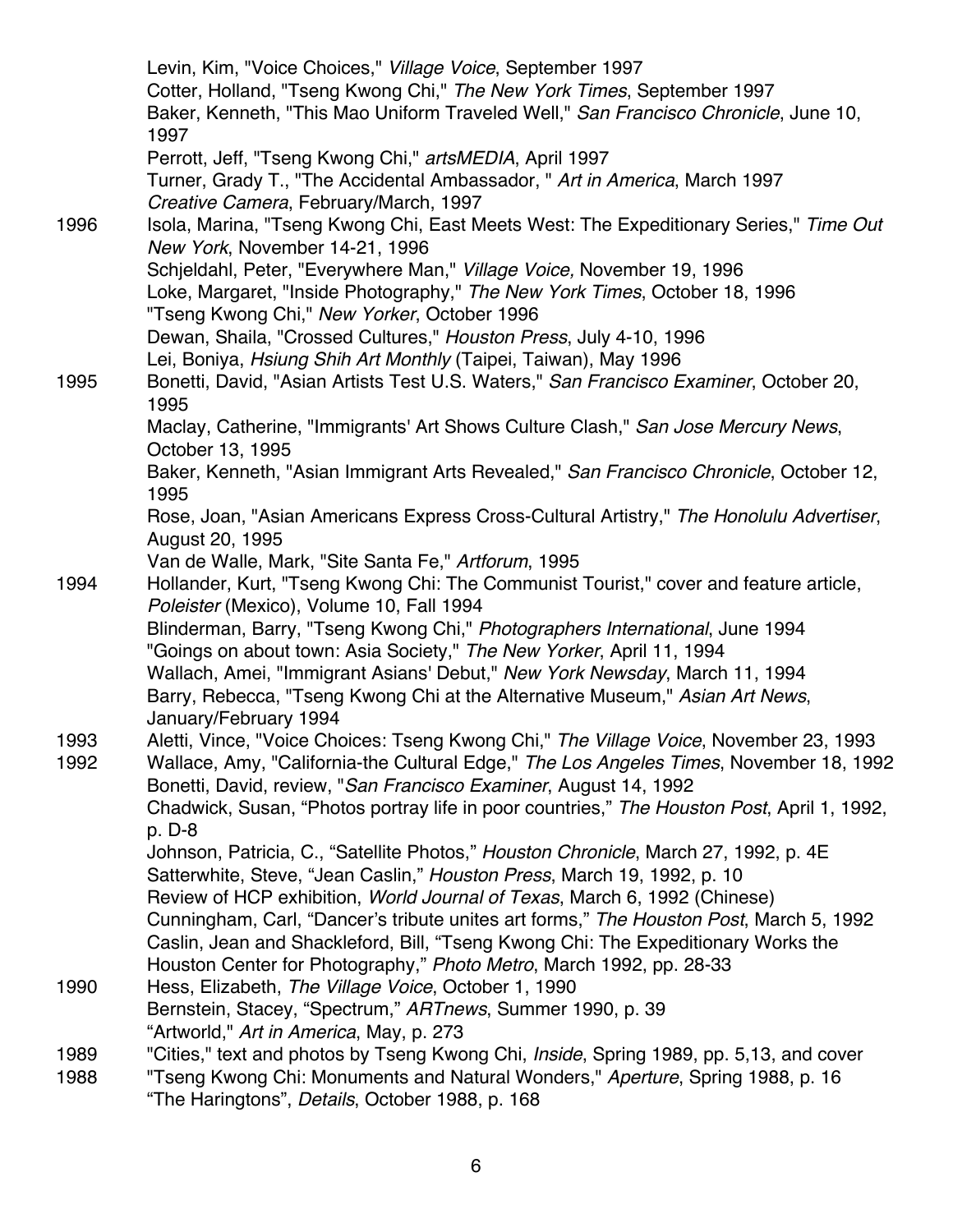1987 Cunningham, Ann, "'Portrayals' seeks measure of truth by revealing little lies," *The Indiana Star*, December 16, 1987 Aletti, Vince, "Face Off," *The Village Voice*, July 7, 1987 Grundberg, Andy, review of "Portrayals," *The New York Times*, July 5, 1987 Aletti, Vince, "Voice Choices: Portrayals," *The Village Voice*, June 30, 1987 Schwabsky, Barry, *Arts Magazine*, May 1987, p. 107 Becker, Robert, "Modern Masters: Tseng Kwong Chi", *Interview*, May 1987, pp. 103-131 "The Rocky Mountain Maoist," *Harpers*, May 1987, p. 32 Hagenberg, Roland, "King Kwong: A Mock Chinese Tourist Discovers America," *Artfinder*, May 1987, pp. 86-87 "Tseng Kwong Chi: Casas Toledo Oosterom," *108: An East Village Review*, March/April 1987 1986 Martin, Richard, "East Meets West Meets North by Northwest: Tseng Kwong Chi in the Badlands and at Mount Rushmore," *Arts Magazine*, October 1986, pp. 72-73 Martin, Richard, "The Expeditionary Photographs of Tseng Kwong Chi," *Arts Magazine*, September 1986 Lathem, Alexis, "Review of show at Gallery Casas Toledo Oosterom," *108, An East Village Review*, March-April 1986, cover Djanoumoff, Philippe, "Le Chinois Photographier, Le Chinois Photographie," *L'Equerre*, 1986, pp. 10-11 Gross, Michael, "Art of the Improbable: An East Village Exhibit," *The New York Times*, Feb. 25, 1986 Handy, Ellen, "Leonid Sokov/Tseng Kwong Chi/Gregg Smith," *Arts Magazine*, March 1986, pp. 142-143 Vandel, Philippe, "Le Chinois qui se Photographe Partout," *Actuel*, January 1986, p. 154 1985 Engler, Brigitte, "Mr. Pop," *Paper*, November 1985 Peillon, Antoine, "Nouvelle Vague Fuji en ClerqueObscur Arles '85," *Photoreporter*, August 1985, pp. 32-33 Mohri, Noriko, "Tseng Kwong Chi," *Studio Voice*, July 1985, pp. 54-59 Lombard, Christine, "East Meets West," *Clichés*, July 1985 Jenaer, Stephanie, "East Meets West," *Clichés*, April 1985, pp. 24-25 Holm, Stellan, "Vem Bar Vem, New York," *Chic*, April 1985, pp. 24-25 "Paris: Free Figuration," *ARTnews*, April 1985 "Art in Transit," *Heavy Metal*, February 1985, p. 49 Breevette, Geneviève, "Figuration Libre à l'Arc, Effets Speciaux," *Le Monde*, January 1985, p. 15 "Figuration Libre, Une Invitation à la Culture Mass-Medias," *Guide des Mentalités Nouvelles*, 1985 1984 Spitzer, Carolyn, "New York," *City Magazine*, December 1984, p. 13 "Mao Wow Wow," *New York Talk*, November 1984, p.19 "Art in Transit," *An An*, November 1984, p. 21 Chung, Ming, "20th Century Art, Graffiti in New York Subway," *World Journal*, November 1984, pp. 24-27 Chadakoff, Rochelle, "Front Runners," *US Magazine*, November 1984, p. 7 Miller, Donald, "What a Difference," *Pittsburgh Post-Gazette*, October 6, 1984 Lowry, Patricia, "'Paris/New York' shows a mixed bag," *The Pittsburgh Press*, October 4, 1984 May, Mike, "Paris on the Ohio," *Market Square*, October 3, 1984, p. 11